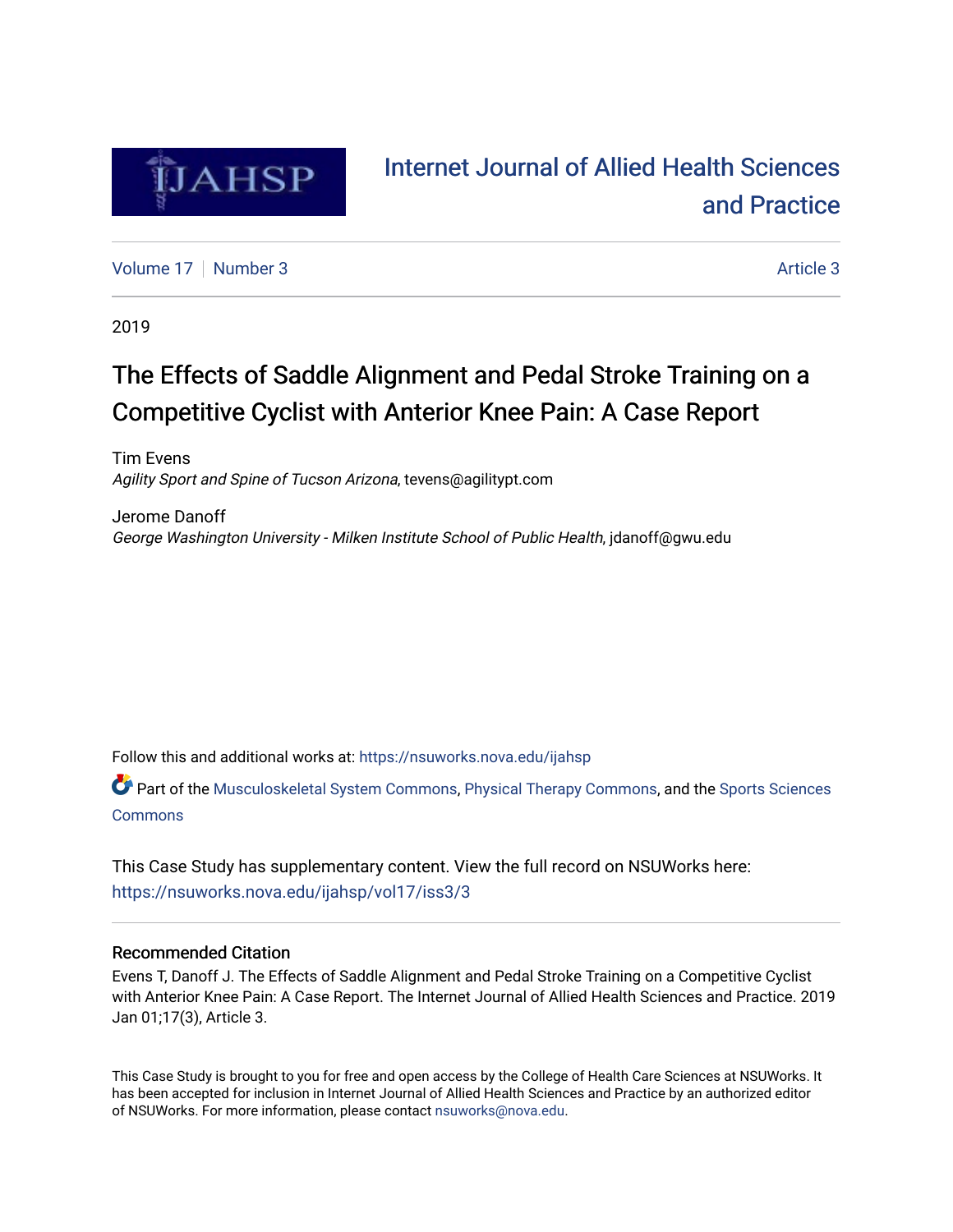## The Effects of Saddle Alignment and Pedal Stroke Training on a Competitive Cyclist with Anterior Knee Pain: A Case Report

## **Abstract**

Background: Among competitive cyclists, anterior knee pain is a common overuse injury. Alignment of the rider on the bicycle and the loading pattern on the pedals are proposed as factors in this pain. The patient was a 23-year-old competitive female cyclist who was riding up to 200 miles weekly and had developed bilateral anterior knee pain within the 3 months preceding our examination. The purpose of this case report is to demonstrate the effectiveness of adjusting this patient's static alignment (ie. position while seated on bicycle, but not actively pedaling) on the bike and modifying her habitual pedaling pattern. Methods: The patient was analyzed using both static and dynamic measures of alignment while on her bicycle. Her bicycle seat was raised and moved rearward, and her pedaling force output was analyzed using a Computrainer™. Over a 4-week period, she was taught to modify her pedaling force using video biofeedback. Outcomes: After adjustments and training, she could ride for over 3.5 hours without knee pain. Visual analog scale pain score improved from 6/10 to 0/10; Lower Extremity Functional Score improved from 65 to 79; and Knee Injury and Osteoarthritis Outcome Score improved from 81 to 98.5. Clinical Relevance: This case illustrates how application of biomechanical principles and training in pedaling movement patterns can be effective at eliminating knee pain in competitive cyclists. While rest, decreased training volume, and appropriate medication should be considered as treatment components, we believe the initial treatment for competitive cyclists should include biomechanical evaluation of alignment and pedaling pattern.

## Author Bio(s)

Tim Evens, PT, DPT is a senior staff therapist at Agility Sport and Spine, Tucson, AZ. He is also a highly competitive bicycle racer and marathoner.

Jerome Danoff, PT, PhD is Professor Emeritus from the George Washington University Department of Exercise and Nutrition Sciences, Milken Institute School of Public Health. He rides bicycles frequently, but slowly.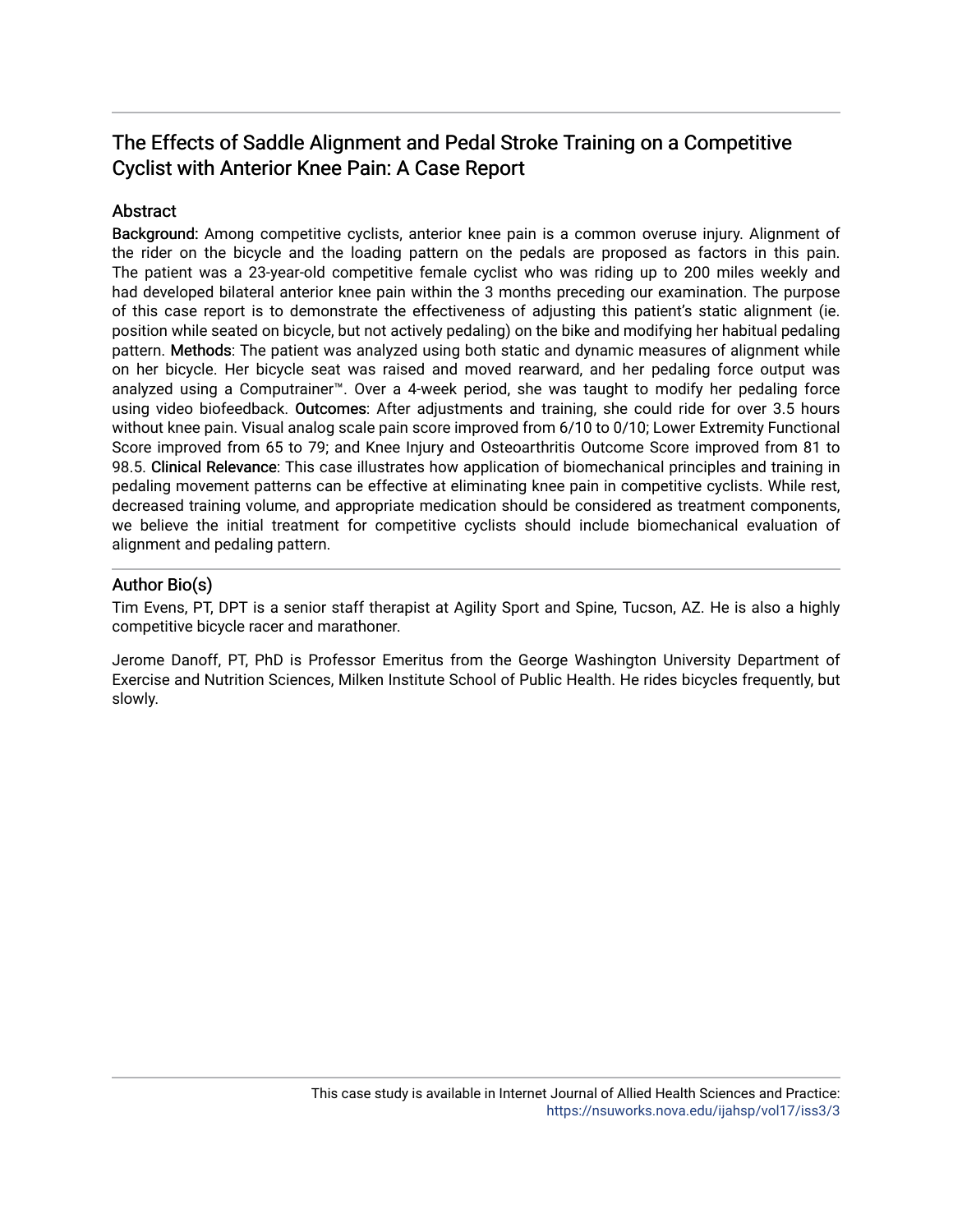

## The Internet Journal of Allied Health Sciences and Practice

*Dedicated to allied health professional practice and education* **Vol. 17 No. 3 ISSN 1540-580X**

## Effects of Saddle Alignment and Pedal Stroke Training on a Competitive Cyclist with Anterior Knee Pain: A Case Report

Tim Evans<sup>1</sup> Jerome Danoff<sup>2</sup>

1. Agility Sport and Spine

2. George Washington University

United States

#### **ABSTRACT**

**Background:** Among competitive cyclists, anterior knee pain is a common overuse injury. Alignment of the rider on the bicycle and the loading pattern on the pedals are proposed as factors in this pain. The patient was a 23-year-old competitive female cyclist who was riding up to 200 miles weekly and had developed bilateral anterior knee pain within the 3 months preceding our examination. The purpose of this case report is to demonstrate the effectiveness of adjusting this patient's static alignment (ie. position while seated on bicycle, but not actively pedaling) on the bike and modifying her habitual pedaling pattern. **Methods**: The patient was analyzed using both static and dynamic measures of alignment while on her bicycle. Her bicycle seat was raised and moved rearward, and her pedaling force output was analyzed using a Computrainer™. Over a 4-week period, she was taught to modify her pedaling force using video biofeedback. **Outcomes**: After adjustments and training, she could ride for over 3.5 hours without knee pain. Visual analog scale pain score improved from 6/10 to 0/10; Lower Extremity Functional Score improved from 65 to 79; and Knee Injury and Osteoarthritis Outcome Score improved from 81 to 98.5. **Clinical Relevance**: This case illustrates how application of biomechanical principles and training in pedaling movement patterns can be effective at eliminating knee pain in competitive cyclists. While rest, decreased training volume, and appropriate medication should be considered as treatment components, we believe the initial treatment for competitive cyclists should include biomechanical evaluation of alignment and pedaling pattern.

**Key Words:** knee pain, bicycle adjustments, biofeedback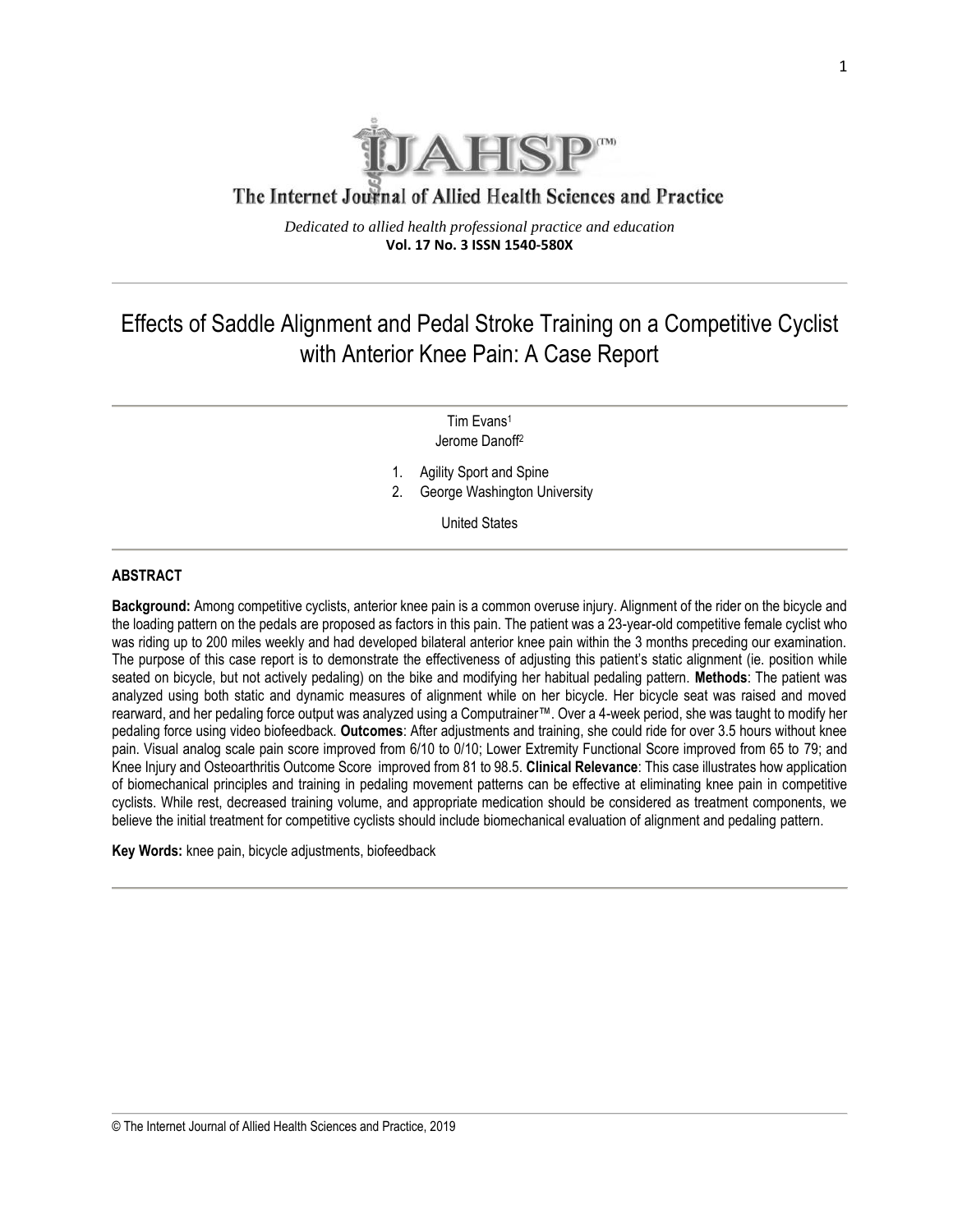#### **BACKGROUND**

Riding bicycles for exercise, pleasure, and low-cost commuting to work has become increasingly popular in the United States and other countries. <sup>1</sup>Unfortunately, a common problem among bicyclists is anterior knee (patellofemoral) pain often associated with a combination of overuse (high mileage) and anatomical factors such as bony alignment. 2-4 In bicycling, the rider's position is fixed upon the bicycle but can be modified to alter the forces distributed through the rider's body, especially in the lower extremities (LEs). Little literature exists confirming exact guidelines on proper rider alignment, but loose guidelines have been established for optimal knee angles and orientation relative to the bottom bracket (center of the two crank arms, see Appendix: Nomenclature).<sup>5,6</sup> Several variables associated with saddle position (height, anterior-posterior alignment, angle, seat design) have been identified as possible factors affecting trunk alignment and biomechanical loads on the rider.<sup>4,6,7</sup> Bicycle shop mechanics often make adjustments in these variables when preparing a bicycle for a new rider.<sup>8.9</sup>

In this case report two key position variables were considered. First, s*addle height* has been shown to significantly impact the compression force between the patella and the femoral groove. This is because when the saddle is too low, there is a greater knee flexion angle and a greater compressive force component from the quadriceps resulting in greater compression through the patellofemoral joint. 5,10 When this is compounded by a high volume of riding, anterior knee pain may result. Increasing saddle height (up to 100% of trochanteric height) can decrease the forces upon the patellofemoral joint. 11,12 Second, *saddle anterior-posterior alignment* is typically established when the crank arm is in a forward position parallel to the ground (forward stroke cycle, see Appendix: Nomenclature), and patellar alignment is referenced to the pedal axle (Figure 1). Positioning the rider too forward when the crank arm is in this position will also increase knee flexion (more acute angle) and increase patellofemoral compression.<sup>6</sup> Therefore, manipulation of both saddle height and anterior-posterior alignment may influence knee flexion angles and concomitant compression forces in the patellofemoral joint.



**FIGURE 1:** Patellar alignment anterior to pedal axle; knee and ankle angles

Because a rider's pedaling form involves linkage of the femur, tibia, and tarsal (ankle) bones, a rider's technique (pedaling form) may affect forces transmitted through the anterior knee. In trials where subjects utilized visual feedback on force output, activity of the vastus lateralis (part of the quadriceps group) was decreased and biceps femoris (part of the hamstrings group) activity increased, thereby reducing patellar compression but still maintaining pedaling torque. <sup>2</sup> A study on ankle position showed that when riders reached the bottom of the stroke cycle (near full knee extension) with higher dorsiflexion angles, there was an increase in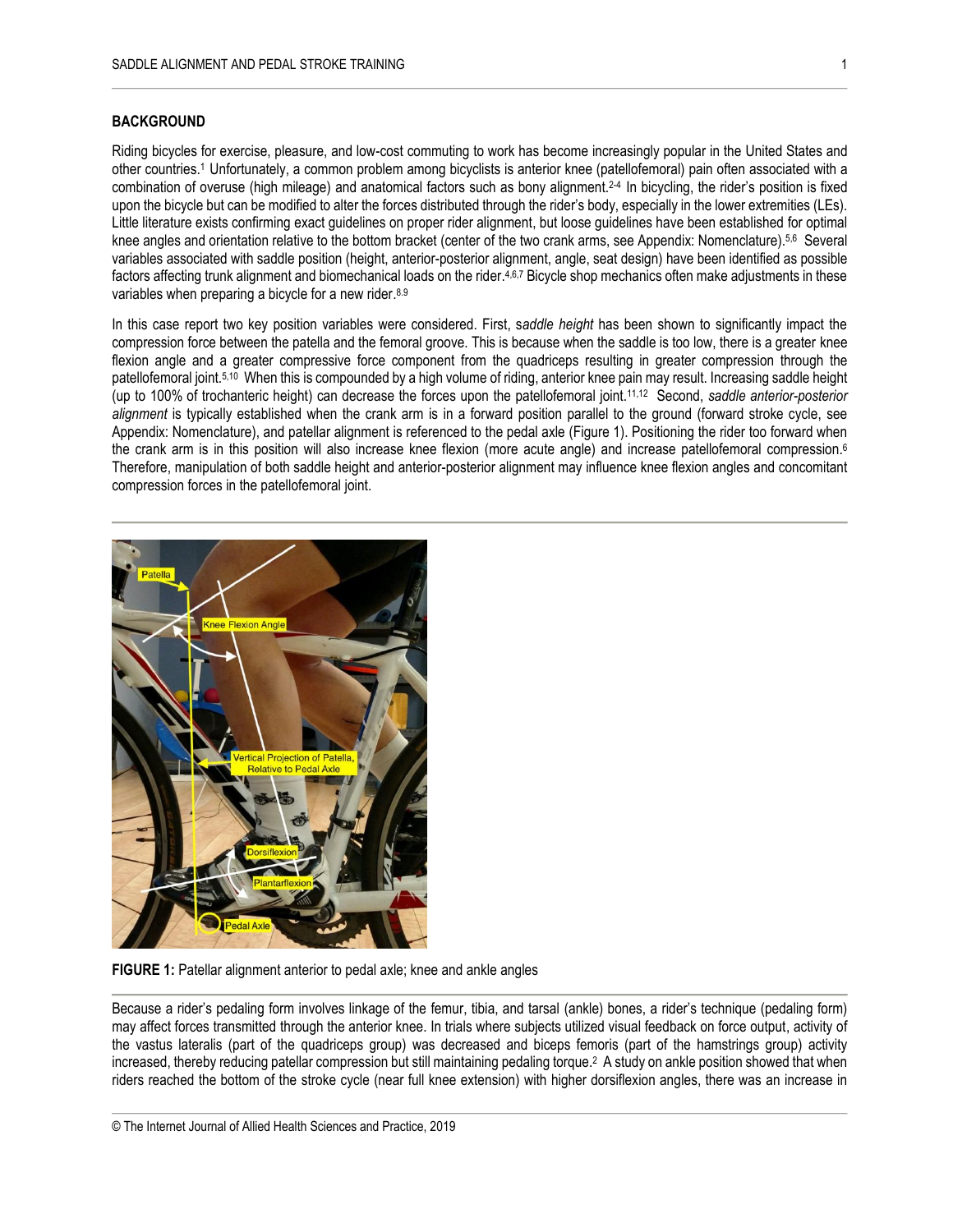electromyographic (EMG) activity of the gastrocnemius and decrease in gross mechanical efficiency.<sup>13</sup> This suggests that having riders maintain their ankles neutral to slightly plantar flexed during peak force production may increase pedaling efficiency. While this ankle position is not natural to most riders, we believe that with biofeedback via sagittal plane video, most riders can become comfortable with this pattern.

Although there are loose guidelines known among bicycle shop mechanics based on anecdotal experiences, minimal research exists supporting optimal positions for alignment, force production, and injury prevention. We believed that adjusting the parameters of this rider's position on her bicycle, in particular the saddle height and anterior-posterior position, would reduce her level of pain while riding. We also believed that video feedback could be used to help this bicyclist successfully adapt to a pedaling position that would be more comfortable during her long and intense rides. Therefore, the purpose of this case report was to describe the application of these principles to a high mileage bicyclist resulting in the elimination of her debilitating knee pain and a return to full participation in bicycling.

#### **CASE DESCRIPTION**

This case study was carried out at a local physical therapy clinic and was approved by the clinical director. The patient signed a consent form and release of information.

The patient was a 23-year-old female in excellent health and physically active. She was an avid cyclist, and had been biking up to 200 miles/week using both road and mountain bikes, but the majority of her riding was done on her road bike. She reported knee pain (R>L) associated with her riding beginning 3 months prior to her arrival in our clinic. She had not received any medical treatment before our examination. Before becoming a cyclist, the patient had been a competitive runner specializing in 5K races.

#### **EVALUATION AND EXAMINATION**

The patient's medical history included chronic anterior knee pain associated with running; otherwise, she had no pertinent medical issues. All LE ranges of motion were within normal limits, and there was no palpable pain on either knee.

At the time of initial evaluation, the patient reported that knee pain occurred while riding at a moderate pace and worsened as she increased her riding mileage. Pain began as early as 1 hour into a ride and would linger into the following day after rides greater than 2 hours. She had not received radiograph imaging of her knee and had not been taking medication for her condition.

Her average daily pain was marked on a visual analog scale (VAS), and her level of function was measured using the Lower Extremity Functional Scale (LEFS) and the Knee Injury and Osteoarthritis Outcome Score (KOOS). Her Pre-intervention scores are shown in Table 1.

|                                              | Pre-Intervention | Post-Intervention |
|----------------------------------------------|------------------|-------------------|
| Visual Analog Scale (VAS)                    | 4/10             | 0/10              |
| Lower Extremity Functional Scale (LEFS)      | 65/80            | 79/80             |
| Knee Injury and Osteoarthritis Outcome Scale | 81.1/100         | 93.5/100          |
| (KOOS)                                       |                  |                   |
| Minimum Knee Flexion, Bottom Stroke Cycle    | 45°              | 250               |
| Maximum Knee Flexion, Top Stroke Cycle       | 110°             | 95°               |
| Ankle Angle, Forward Stroke Cycle            | 1º dorsiflexion  | 6° plantarflexion |

#### **TABLE 1**. Patient evaluation scores, pre and post intervention.

#### **INTERVENTION**

#### **Overview**

At the initial evaluation, saddle positioning on her road bike was raised to reduce the flexion of her knee throughout the stroke cycle (Figure. 2). Her knee flexion angle range decreased as listed in Table 1. We also utilized biofeedback via video analysis to allow her to observe her habitual pedaling form and a Computrainer**TM** system to record and display the forces she exerted on the bicycle. She was instructed to develop a rotational force pattern and to reduce her ankle dorsiflexion at bottom stroke cycle. We believe that these changes improved her ability to push down on the pedals without producing knee pain and enabled a more even force distribution throughout the entire stroke cycle.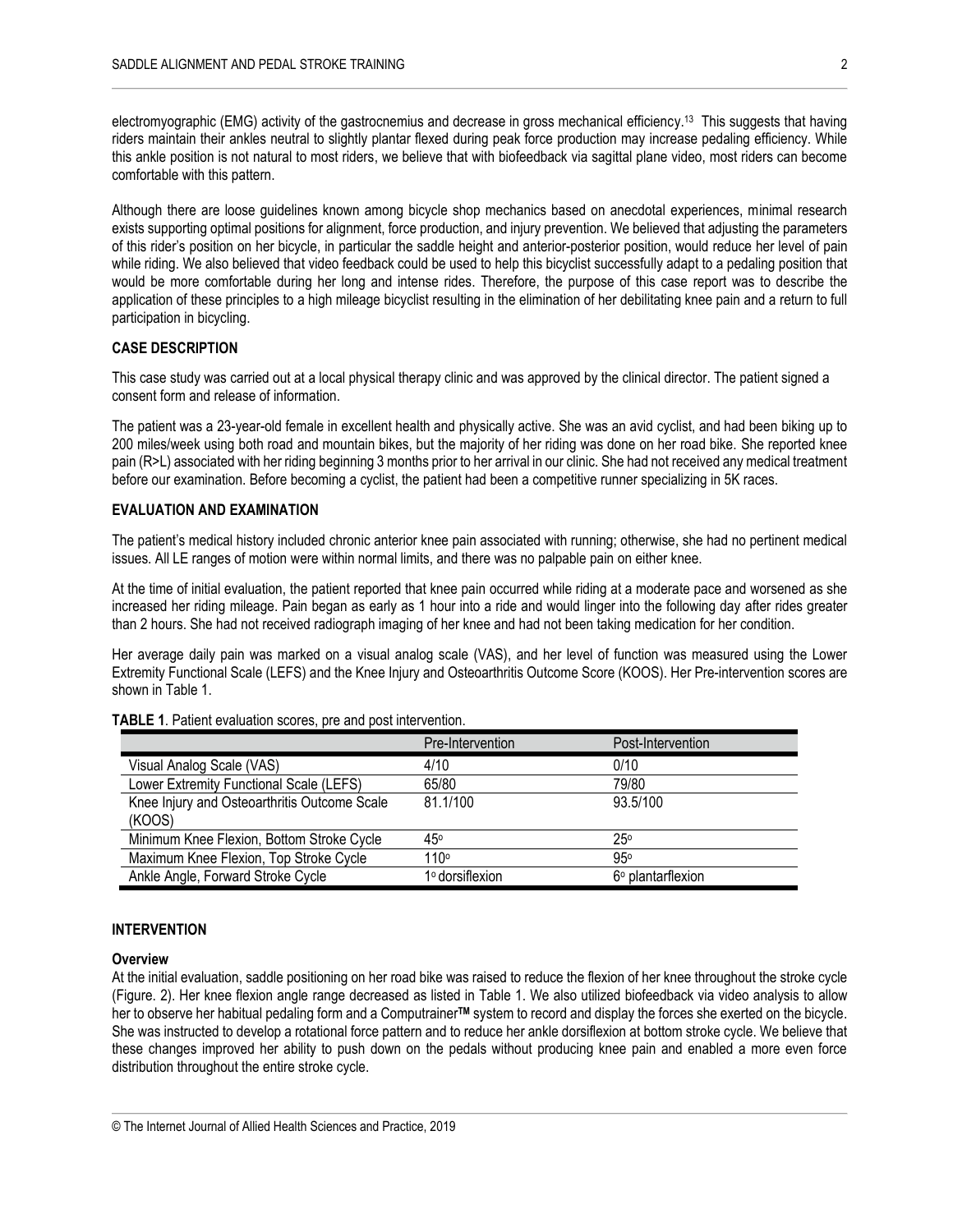

**FIGURE 2**. Saddle height and horizaontal location adjustments

Follow up visits were once weekly for 4 weeks. After initial changes in position were made, she was instructed to limit her riding intensity and keep rides to 1 hour or less for one week as she adapted to the changes. After one week, she was reassessed using biofeedback video and Computrainer**TM** analysis and shown to be consistently pedaling with a neutral to plantarflexed ankle at the bottom stroke and fairly constant force output throughout the stroke cycle. At this time, she was cleared to return to unrestricted riding mileage.

#### **Alignment Adjustments**

The saddle was raised 2.5 cm and moved rearward 1.0 cm (Figure 2) to achieve reductions in the patient's knee flexion (Figure 3). The result was a knee flexion angle of 25 degrees at bottom stroke cycle and better alignment of the patella with the crank arm at forward pedal position (Figure 1). After these initial changes in saddle height, she complained of increased pressure through her perineum. We addressed this problem by replacing her initial saddle (width of 145mm) with a wider model (155mm) (Figure 4). This allowed her to be more weight bearing through her ischial tuberosities and less through her perineum. Prior to changing her saddle, she was observed to position herself in a posterior pelvic tilt, probably to alleviate perineal pressure. When using the new, wider saddle, she was able to maintain neutral lumbar alignment. This also put her trunk alignment (angle of greater trochanter to glenohumeral joint to wrist; i.e. shoulder flexion angle when in riding position) at 90 degrees which she found more comfortable for her back (Figure 5).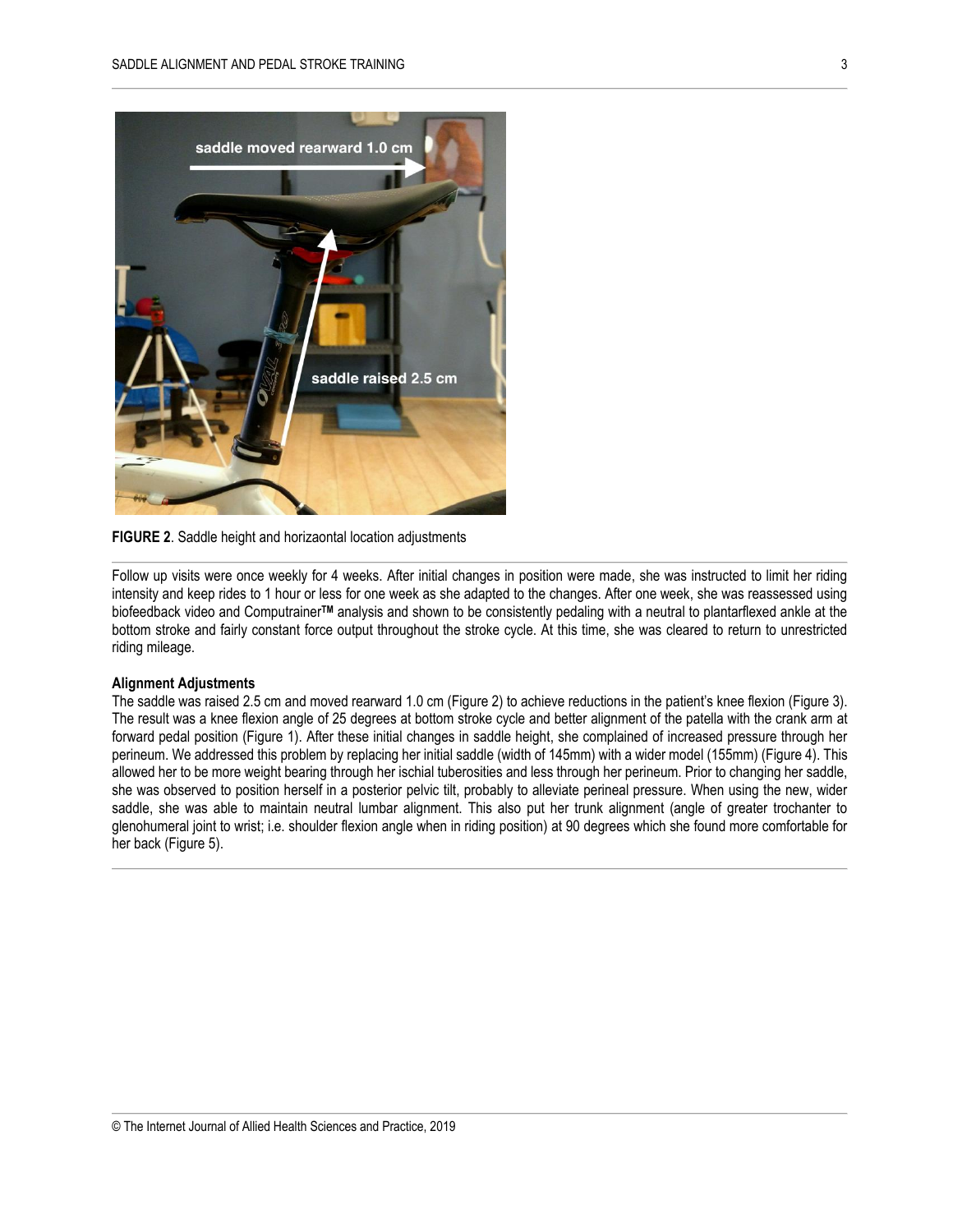

4a. Pre intervention; lower saddle height

4b. Post intervention; higher saddle height

**FIGURE 3.** Alteration of lower extremity alignment after saddle height is raised; A, pre-adjustment, B, post-adjustment. Saddle Post Height: SPHb > SPHa; Knee Flexion Angle: KFAb < KFAa; Ankle Angle: AAb > AAa; Knee Vertical Projection: KVPb through pedal axle, KVPa anterior to pedal axle.



**FIGURE 4.** Original saddle (A) and new, wider saddle (B).



**Figure 5.** Trunk/shoulder alignment

<sup>©</sup> The Internet Journal of Allied Health Sciences and Practice, 2019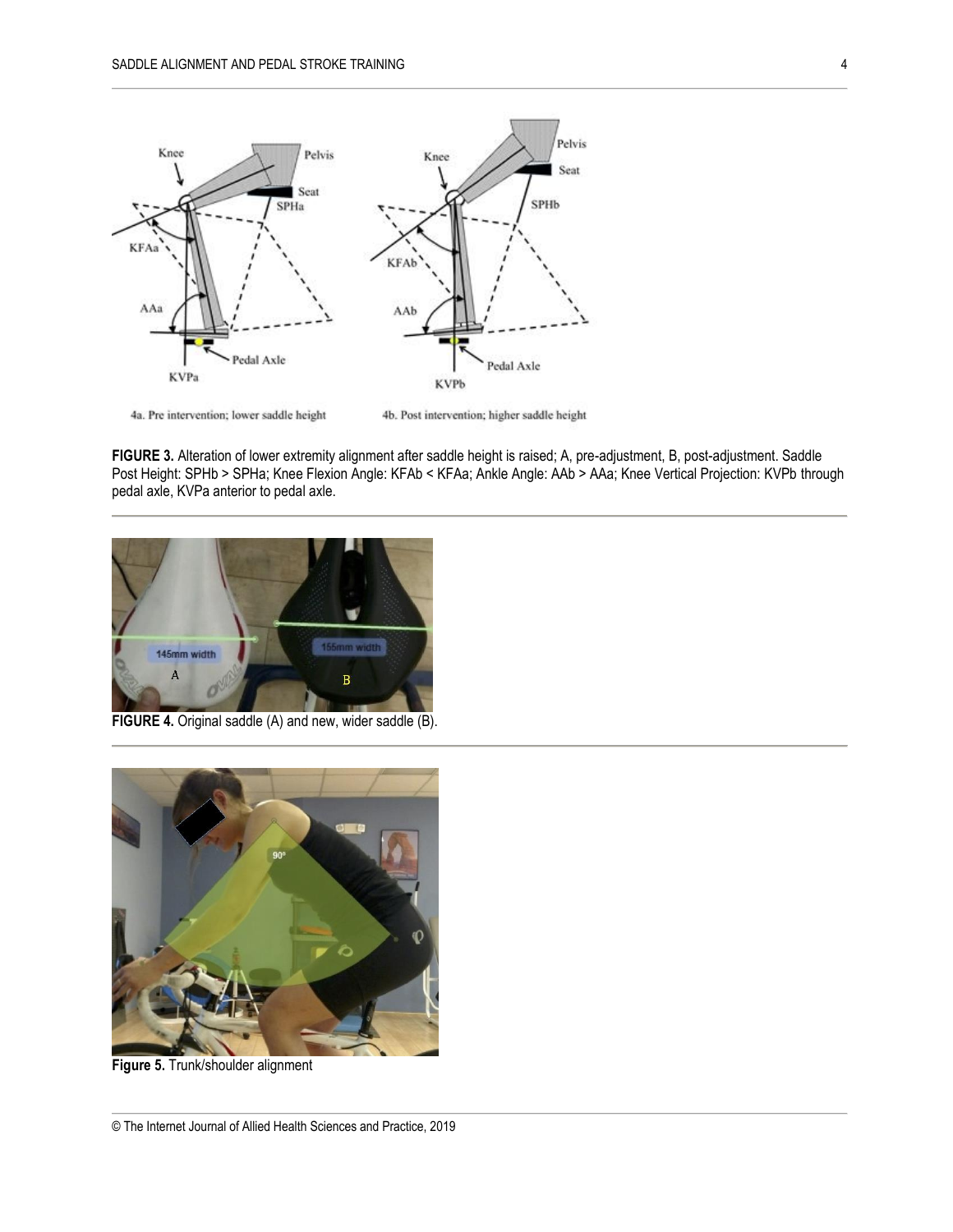#### **ComputrainerTM**

ComputrainerTM is a biofeedback system similar to a standard cycling trainer but with the ability to monitor and display force output throughout the stroke cycle. <sup>13</sup> This system provides a graphic display that allows the rider to visualize and compare right versus left forces as well as observe when in the stroke cycle forces are higher or lower (Figure 6). During weekly visits to the clinic, the patient used the Computrainer TM to confirm that she was applying forces evenly distributed throughout her stroke cycle. We also used simultaneous video of sagittal plane movements to compare hip, knee, and ankle angles to the Computrainer output.



**FIGURE 6.** Patient viewing biofeedback from Computrainer™ while riding.

The ComputrainerTM provides analysis of power output, and the patient was asked to maintain a power output of 125 watts which corresponded to a medium effort level for this experienced rider. This level of intensity allowed her to ride for an extended period of time and produced smooth, consistent data. She was found to be producing 4% greater power with her right lower extremity. For both LEs, her highest power output occurred when the crank arm was at the 4 o'clock position (120° past top stroke cycle) and was directed downwards. There was minimal application of force across the top and bottom segments of the stroke cycle. This pattern has been associated with quadriceps activity and high patellofemoral loads.<sup>14</sup> Also, at the time of peak force production, the patient's ankle was in slight dorsiflexion, a pattern that minimizes contribution of the plantar flexor muscles. <sup>15</sup> Table 1 includes pre- and postintervention ankle angles recorded at forward stroke cycle (90°), which is just before peak power output (120°).

With feedback from the Computrainer<sup>TM</sup> graphic, the subject was able to alter her force output to more evenly distribute forces around the entire stroke cycle. She was given verbal cues to pedal "circles versus straight downwards." She was also reminded to decrease the amount of dorsiflexion at the bottom of her pedal stroke cycle (i.e. produce more plantarflexion effort). As she made these changes in her stroke cycle pattern, her power output also became approximately equal comparing right to left.

#### **OUTCOMES**

The subject adjusted the seat position of her mountain bike to be similar to what we had done with her road bike, and she was able to ride consistently on either bike without limitation in her distance or intensity of output. She reported that her time spent riding prior to pain onset increased "dramatically." She also noted a decrease in pain throughout her cervical spine (which she had not previously reported). After 4 weeks, she was discharged, and communication continued via email for 4 months to ensure that her symptoms had not returned.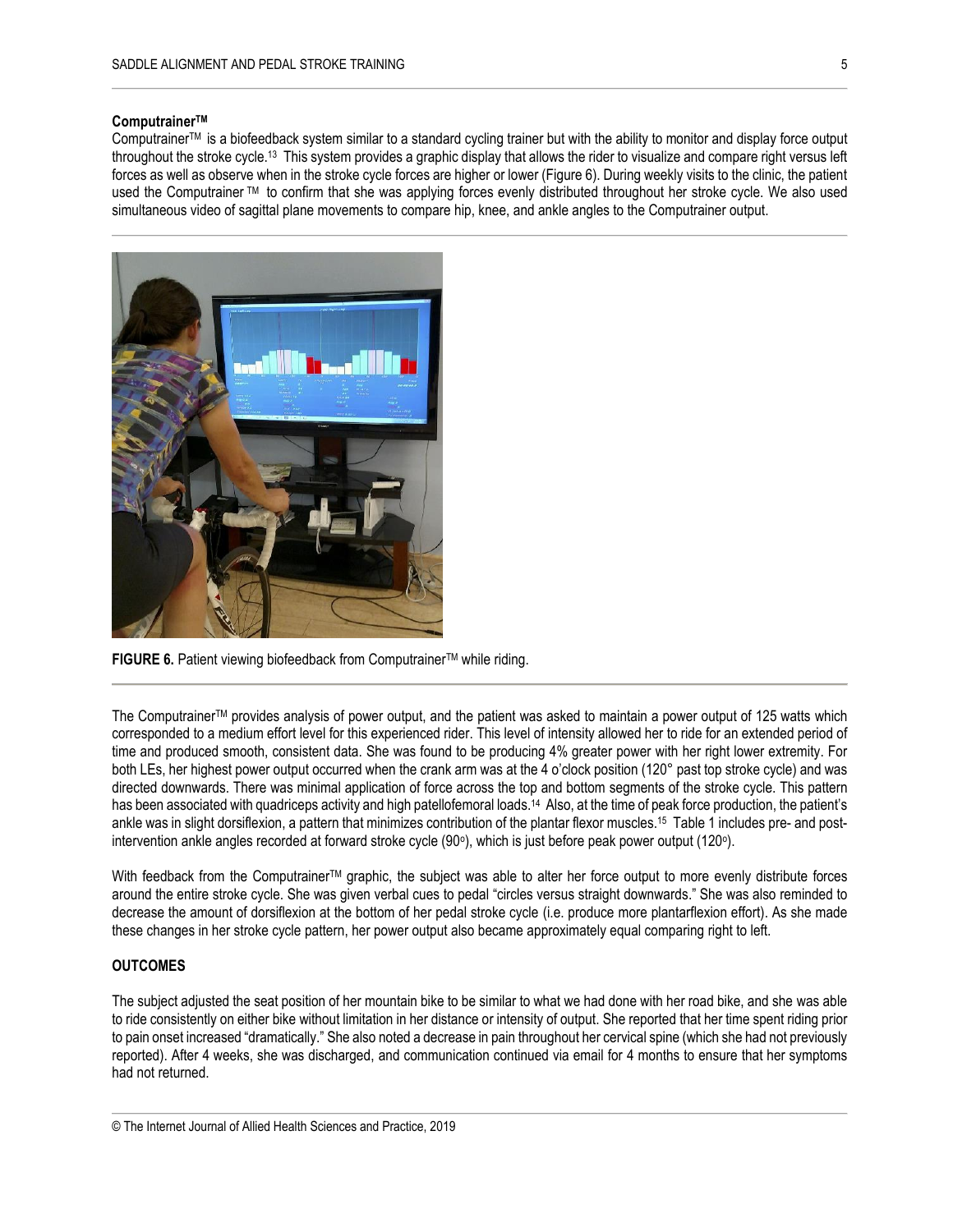This patient's pre- and post-intervention evaluation scores are summarized in Table 1. No pain was registered via the VAS, and improvement for LEFS and KOOS showed 14 and 12.4 point increases respectively. A minimum clinically significant difference for the LEFS is between 9-12, and a change of 10 or more for the KOOS has been suggested as clinically significant.<sup>16,17</sup> Therefore, VAS, LEFS, and KOOS scores all showed clinically significant improvement associated with a decrease in disability and pain. These changes also relate to improvement seen generally in activities of daily living (ADLs) as she reported no longer having pain when ascending and descending stairs.

### **DISCUSSION**

The original force pattern depended heavily on quadriceps muscle activity to extend the knees and push down on the pedals. In this pattern, plantarflexors did not contribute to pedal rotational forces. The newly established pattern allowed greater contribution of the hamstrings, gluteals, and plantarflexors to the force production. Several studies have used EMG data to determine where different muscles contribute to the ideal stroke cycle.<sup>18-22</sup> A simplified schematic summation of these patterns is shown in Figure 7. She noted that when her graphic readout on the Computrainer™ was showing nearly equal force output right versus left and when force output was fairly even throughout the stroke cycle, there was a sensation of producing more power through her gluteal, hamstring, and calf musculature (plantarflexors). She also reported a decreased sensation of quadriceps "burning" when working at high loads.



**Figure 7.** Simplified contribution of muscle groups during pedal stroke cycle. Adapted from references 18-22.

We believe the reductions in knee flexion (Table 1) reduced the accumulated forces through the patellofemoral joint and reduced demand on the quadriceps muscles in two ways. First, reducing the knee flexion angles would directly reduce the forces applied by the extensor structure on the patellofemoral joint. Second, the initial flexion angles produced shortness in the hamstring muscles (active insufficiency), and impeded these muscles' ability to effectively contribute to the pedaling forces. After the saddle was repositioned, she noted a sensation of being able to pedal more forcefully with the posterior leg muscles and less of a sense of burning in her anterior thigh.

When the patient's pedal stroke was first visualized on the Computrainer<sup>TM</sup>, she showed a conspicuous peak in downward force on the pedals when the crank was parallel with the ground (forward stroke cycle). This force, occurring at a time when the knee was highly flexed would place a high load through the anterior knee. Upward and backward adjustment of her saddle resulted in less knee flexion at the point of forward stroke, thereby reducing compressive forces into the patellofemoral joint. This also put her in a better orientation to push forward on the pedal at top stroke, and backward, at bottom stroke. Consequently, she was able to spread the force of her stroke across a greater portion of the cycle, decreasing her previously observed peak force, but maintaining her overall power output.

The change in motor patterning for her ankle dorsiflexion/plantarflexion muscles did not occur automatically after her saddle was repositioned, but required practice. By allowing the ankle to move into dorsiflexion at top stroke, and then consciously pushing with the plantarflexors as the stroke transitioned to bottom stroke, she was able to augment force output at bottom stroke, a range in the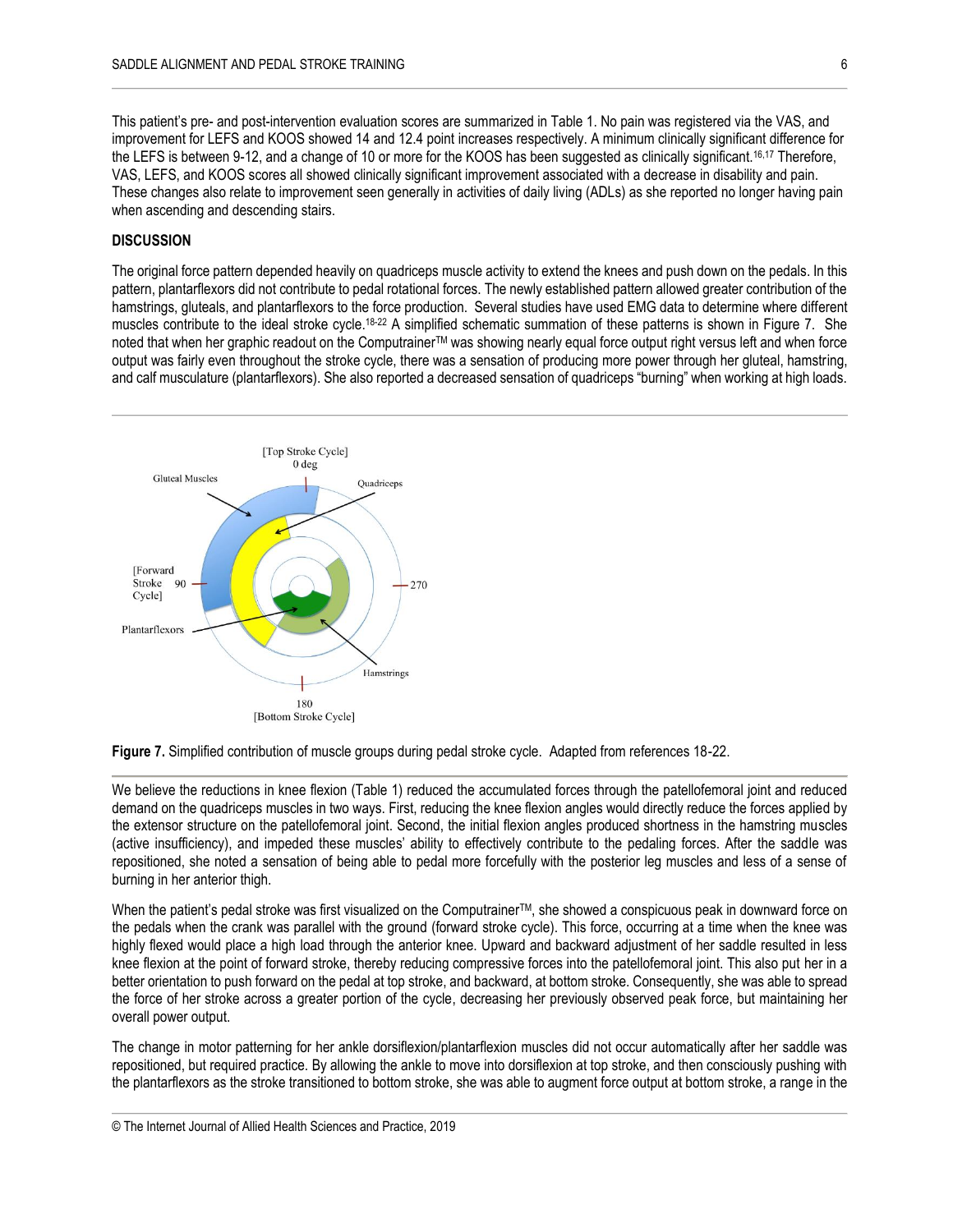stroke cycle when the quadriceps are no longer contributing to the movement (Figure 7). [Note: this technique is known as "ankling" in the general bicycling world.<sup>23</sup>] However, she needed feedback using sagittal plane video and torque readout on the ComputrainerTM to confirm appropriate patterning. This was expected to require a period of adjustment, and she confirmed that over the first few rides on the open road, she needed to remind herself to "pedal circles instead of stomping." After 3 weeks, she was able to produce this pattern of movement without any biofeedback or cuing.

The changes made to saddle position were perceived to be significant by the patient but required time to adjust her movement pattern. With the change in saddle dimensions, she was able to relieve pressure on her perineum by spreading weight bearing throughout the ischial tuberosities. This allowed her to anteriorly tilt her pelvis, further increasing stretch of the hamstrings and shortening the rectus femorus. We would advocate making incremental adjustments instead of large changes if the patient appears to struggle with the initial changes.

All points of contact between a rider and the bicycle can be adjusted to alter positioning and joint alignment. These adjustments should all be taken into account on any rider presenting with pain that is associated with cycling. Other adjustments that could be made include arch support or varus/valgus wedging, width of pedal "stance," and angling of tibia into internal/external rotation through cleat placement. Further adjustments when a patient demonstrates a leg length discrepancy may include adding material to the sole of the shoe or placing a small plastic shim under the cleat. The rider in this case report did not appear to require any further adjustment of her footwear or compensation for leg length discrepancy.

#### **SUMMARY**

This case report describes a high-mileage rider with severe knee pain who was able to achieve pain-free riding after corrective adjustments in her alignment; specifically, raising and moving her saddle back. We believe that this positioning resulted in a reduction of patellofemoral compression and allowed her to utilize more of her lower extremity muscles to achieve satisfactory stroke power without knee pain. To fully take advantage of this improved alignment, she needed to work on modifications in her stroke mechanics using a biofeedback system for four weeks.

Clinical findings in patients who are high-mileage bicyclists and otherwise cleared of specific pathologies may be caused by misalignment of bicycle components and rider position. Any patient who demonstrates pain associated with cycling should be evaluated professionally, either by a trained "bicycle fit specialist" at a reputable bicycle shop or through a physical therapist familiar with the parameters of bicycle adjustment. Finally, alterations in bicycle fit should be made incrementally, and the cyclist should expect a period of adjustment to the new riding position.

#### **REFERENCES**

- 1. Bike Commuting In a Motorized World [Infographic]. Available at: *[http://www.laybournelawfirm.com](http://www.laybournelawfirm.com/)*. Linked via: <http://www.ibike.org/library/statistics-data.htm> . Accessed September 25, 2017.
- 2. Cannon DT, Kolkhorst F, Cipriani D. Effects of Pedaling techniques on muscle activity and cycling efficiency. *European Journal of Applied Physiology*. 2007;99(6):659-64. doi:10.1007/s00421-006-0391-6
- 3. Krivickas, L. Anatomical Factors Associated with Overuse Sports Injuries. *Sports Medicine*. 1997;24(2):132-146. <https://doi.org/10.2165/00007256-199724020-00005>
- 4. Krosshaug B, Clarsen B, Bahr R. Overuse injuries in Professional Cylists. *American Journal of Sports Medicine*. 2010;38(12):2494-501. doi:10.1177/0363546510376816
- 5. Bini RR, Hume P, Kilding A. Saddle height effects on pedal forces, joint mechanical work and kinematics of cyclists and triathletes. *European Journal of Sport Science*. 2014;14(1):44-52[. https://doi.org/10.1080/17461391.2012.725105](https://doi.org/10.1080/17461391.2012.725105)
- 6. Bini RR, Tamborindegy A, Mota C. Effects of saddle height, pedaling cadence, and workload on joint kinetics and kinematics during cycling. *Journal of Sports Rehabilitation*. 2010;19(3):301-14. doi:10.1123/jsr.19.3.301
- 7. Deakon, R. Chronic Musculoskeletal conditions associated with cycling segment of the triathlon; prevention and treatment with an emphasis on proper bicycle fitting. *Sports Med Arthrosc*. 2012;20(4):200-5. doi:10.1097/JSA.0b013e3182688fa0
- 8. How to Adjust Your Bike Seat: 12 Steps. [www.wikihow.com/Adjust-Your-Bike-Seat.](http://www.wikihow.com/Adjust-Your-Bike-Seat) Accessed May 1, 2018
- 9. Bike Fit: Fitting A Bicycle Seat Adjustment Height Reach. [http://www.jimlangley.net/crank/bikefit.html.](http://www.jimlangley.net/crank/bikefit.html) Accessed May 1, 2018
- 10. Bini RR, Hume P, Lanferdini F, Vaz M. Effects of moving forward or backward on saddle on knee joint forces during cycling. *Physical Therapy in Sport*. 2013;14(1):23-7. doi:10.1016/j.ptsp.2012.02.003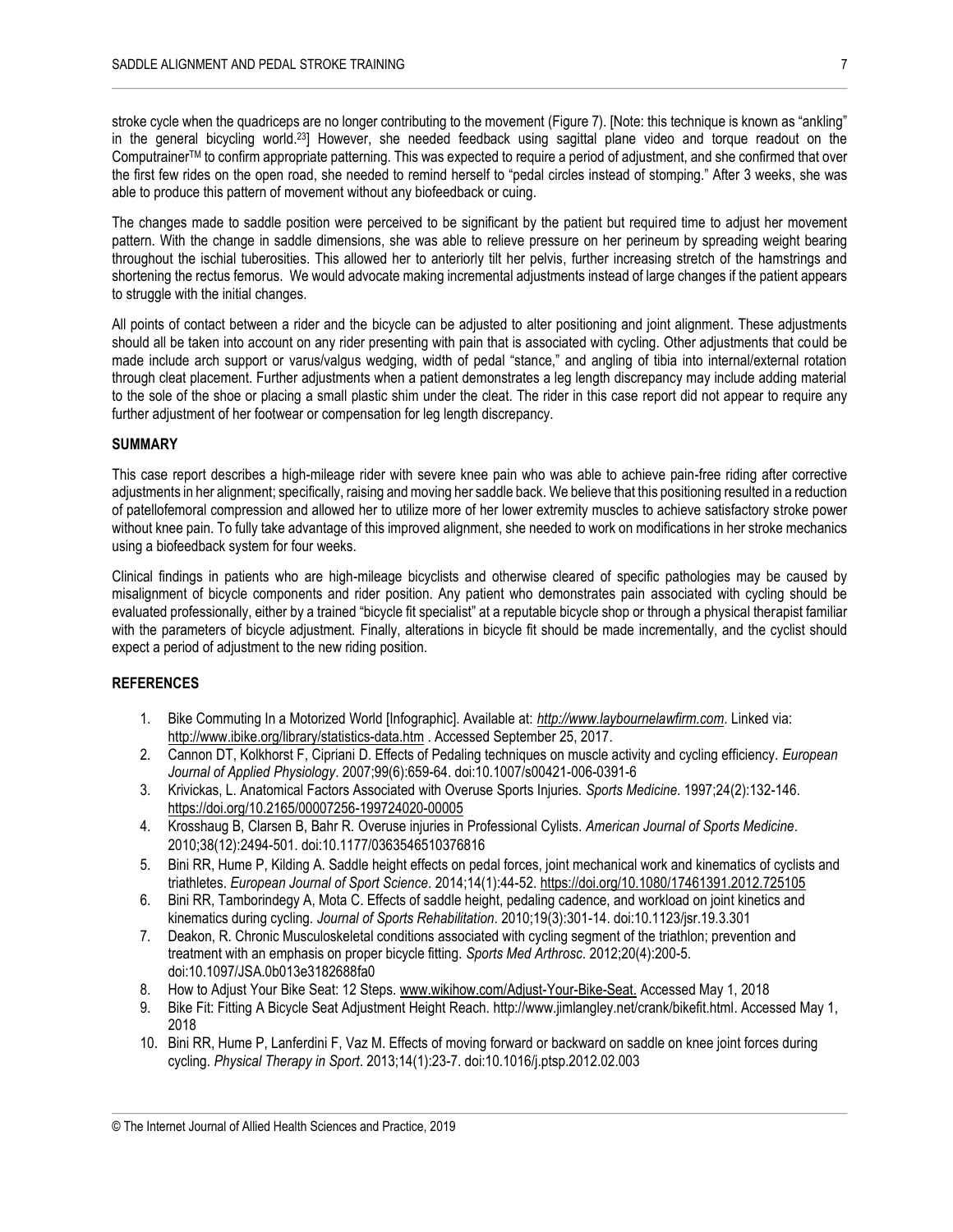- 11. Bini, R. Patellofemoral and tibiofemoral forces in cyclists and triathletes: effects of saddle height. *Journal of Science and Cycling*. 2012;1(1):9-14. eISSN: 2254-7053
- 12. Asplund C, St Pierre P. Knee pain and bicycling. *The Physician and Sportsmedicine*. 2004;32(4):29-30. <https://doi.org/10.3810/psm.2004.04.201>
- 13. Computrainer: Shop the Gold Standard Now. Available at: https://www.racermateinc.com/computrainer/. Accessed July 4, 2017
- 14. Chapman, A R., Vincenzion, B., Blanch, P., Knox, J., Hodges, P. Leg muscle recruitment in highly trained cyclists. *Journal of Sports Science*. 2006;24:115-124. DOI[: 10.1080/02640410500131159](https://doi.org/10.1080/02640410500131159)
- 15. Theurel, J, Crepin, M, Foissac, M, Temprado, JJ. Effects of different pedaling techniques on muscle fatigue and mechanical efficiency during prolonged cycling. *Scandinavian Journal of Medicine & Science in Sports.* 2012;22:714– 721. do[i:10.1111/j.1600-0838.2011.01313.x](https://doi.org/10.1111/j.1600-0838.2011.01313.x)
- 16. Dingemans SA, Kleipool SC, Mulders MAM, Winkelhagen J, Schep NWL, Goslings JC, Schepers T. Normative data for the lower extremity functional scale (LEFS), *Acta Orthopaedica*. 2017;88(4):422-426. doi.org/10.1080/17453674.2017.1309886
- 17. Roos E, Lohmander LS. The Knee injury and osteoarthritis outcome score (KOOS): from joint injury to osteoarthritis. *Health and Quality of Life Outcomes*. 2003;1:64. doi:10.1186/1477-7525-1-64.
- 18. Chapman, A R., Vincenzino, B., Blanch, P., Hodges, P. Patterns of leg muscle recruitment vary between novice and highly trained cyclists. *Journal of Electromyography and Kinesiology*. 2008;18:359- 371. <https://doi.org/10.1016/j.jelekin.2005.12.007>
- 19. Neptune, R.R., Kautz, S.A., Hull, M.L. The effect of pedaling rate on coordination in cycling. *Journal of Biomechanics*. 1997;30(10):1051-1058[. https://doi.org/10.1016/S0021-9290\(97\)00071-7](https://doi.org/10.1016/S0021-9290(97)00071-7)
- 20. Hallam, l. *Leg Muscles Used in the Cycling Stroke*. [https://skyaboveus.com/cycling/Muscles-groups-used-while-cycling.](https://skyaboveus.com/cycling/Muscles-groups-used-while-cycling) Accessed May 1, 2018.
- 21. Schultz, M. *The Primary Muscles Used for Cycling and How to Train Them*. [https://www.trainingpeaks.com/blog/the](https://www.trainingpeaks.com/blog/the-primary-muscles-used-for-cycling-and-how-to-train-them/)[primary-muscles-used-for-cycling-and-how-to-train-them/.](https://www.trainingpeaks.com/blog/the-primary-muscles-used-for-cycling-and-how-to-train-them/) Accessed May 1, 2018
- 22. Wilson, J. *Which Muscles are Really Used During the Pedal Stroke?* [https://www.pinkbike.com/news/Which-Muscles](https://www.pinkbike.com/news/Which-Muscles-are-Really-Used-During-the-Pedal-Stroke-2012.html)[are-Really-Used-During-the-Pedal-Stroke-2012.html.](https://www.pinkbike.com/news/Which-Muscles-are-Really-Used-During-the-Pedal-Stroke-2012.html) Accessed May 1, 2018.
- 23. Efficiency of Pedal Stroke Ankling. [https://cyclingtips.com/2009/05/efficiency-of-pedal-stroke-ankling/.](https://cyclingtips.com/2009/05/efficiency-of-pedal-stroke-ankling/) Accessed May 1, 2018.

#### **APPENDIX: NOMENCLATURE**

#### Bottom bracket

Mechanical system located where the down tube joins the seat tube. This consists of a transverse hollow tube containing bearings and the spindle (or axle) that connects the right crank arm to the left crank arm.

#### Crank arm

A rigid structure that radiates outward from the spindle and ends with the pedal. The right and left crank arms are connected across the bottom bracket by the spindle, and the two crank arms are positioned  $180^{\circ}$  out of phase.

#### Pedal axle

The perpendicular projection at the end of each crank arm about which the pedal rotates.

#### Pedaling form

General alignment of the rider's upper extremities, trunk, and lower extremities. This will influence where in the stroke cycle forces are applied to the pedals and which muscles are actively contributing to the pedaling torque.